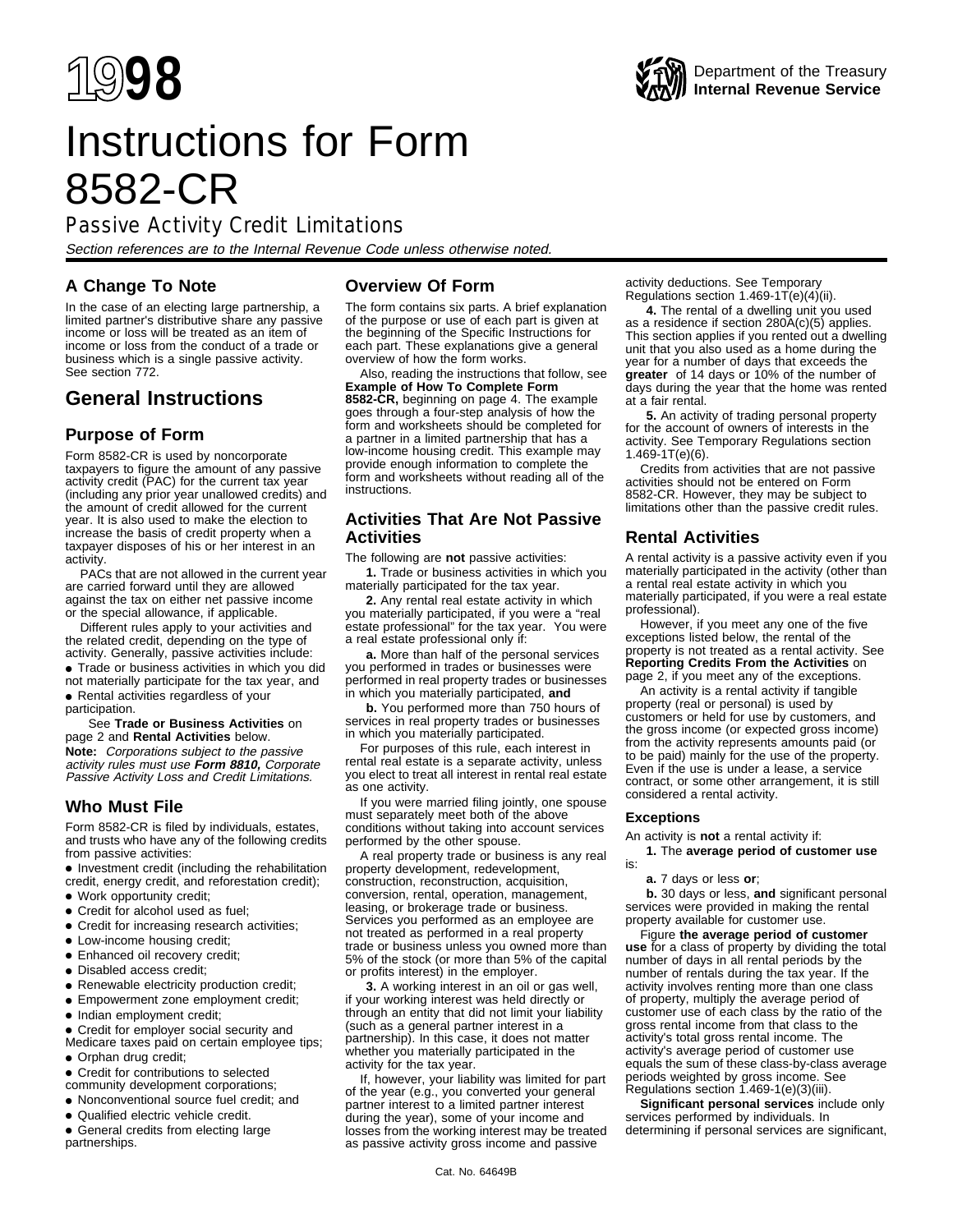all the relevant facts and circumstances are considered. Facts and circumstances include the frequency of the services, the type and amount of labor required to perform the services, and the value of the services relative to the amount charged for the property's use.

**2. Extraordinary personal services** were provided in making the rental property available for customer use.

Services provided in making rental property available for customer use are **extraordinary personal services** only if they are performed by individuals, and the customers' use of the rental property is incidental to their receipt of the services.

**3.** The rental of the property is **incidental** to a nonrental activity.

The rental of property is **incidental** to an activity of holding property for investment if the main purpose of holding the property is to realize a gain from its appreciation, and the gross rental income is less than 2% of the smaller of the **unadjusted basis** or the fair market value of the property.

**Unadjusted basis** means the cost of the property without regard to depreciation deductions or any other basis adjustment described in section 1016 that reduces basis.

The rental of property is **incidental** to a trade or business activity if:

**a.** You own an interest in the trade or business activity during the tax year;

**b.** The rental property was mainly used in the trade or business activity during the tax year or during at least 2 of the 5 preceding tax years; and

**c.** The gross rental income from the property is less than 2% of the smaller of the unadjusted basis or the fair market value of the property.

Lodging provided for the employer's convenience to an employee or the employee's spouse or dependents is incidental to the activity or activities in which the employee performs services.

**4.** You customarily make the rental property available during defined business hours for nonexclusive use by various customers.

**5.** You provide property for use in a nonrental activity of a partnership, an S corporation, or joint venture in your capacity as an owner of an interest in such partnership, S corporation, or joint venture.

#### **Reporting Credits From the Activities**

If you meet any of the five exceptions listed on page 1 and above, your rental of the property is not a rental activity. You then must determine whether your rental of the property is:

**1.** A trade or business activity and, if so,

**2.** Whether you materially participated in the activity for the tax year (see **Trade or Business Activities** below and **Material Participation** on page 3).

● If the activity is a trade or business activity in which you did not materially participate, enter the credits from the activity on Worksheet 4 on page 10.

● If the activity is a trade or business activity in which you materially participated, report the credits from the activity on the form you normally use.

If you **did not** meet any of the five exceptions, the rental activity is generally a passive activity. Special rules apply if you conduct the rental activity through a publicly traded partnership (PTP). See **Publicly Traded Partnerships (PTPs)** on page 13.

If the rental activity is not conducted through a PTP, the passive rental activity is entered in Worksheet 1, 2, 3, or 4 on pages 9 and 10.

**Worksheet 1** is for credits (other than rehabilitation credits and low-income housing credits) from passive rental real estate activities in which you actively participated. However, married individuals who file separate tax returns but did not live apart at all times during the tax year must use Worksheet 4 even if there was active participation.

**Worksheet 2** is for rehabilitation credits from passive rental real estate activities and low-income housing credits for property placed in service before 1990. This worksheet is also used for low-income housing credits from a partnership, S corporation, or other pass-through entity if your interest in the pass-through entity was acquired before 1990, regardless of the date the property was placed in service.

**Worksheet 3** is for low-income housing credits for property placed in service after 1989 (unless held through a pass-through entity in which you acquired your interest before 1990).

**Worksheet 4** is for credits from passive trade or business activities in which you did not materially participate and passive rental real estate activities without active participation (but not rehabilitation credits from passive rental real estate activities and low-income housing credits).

See **Special Allowance for Credits From Active Participation in Rental Real Estate Activities** below.

#### **Special Allowance for Credits From Active Participation in Rental Real Estate Activities**

If you actively participated in a passive rental real estate activity, you may be able to claim credits from the activity for the tax attributable to a special allowance of up to \$25,000, reduced by any passive losses allowed under this exception on Form 8582.

The special allowance also applies to low-income housing credits and rehabilitation credits from a rental real estate activity, even if you did not actively participate in the activity. The credits allowed under the special allowance are in addition to the credits allowed for the tax attributable to net passive income.

Married individuals filing separate returns who did not live apart at all times during the year and most trusts cannot use the special allowance. An estate and a qualified revocable trust that made an election to treat the trust as part of the decedent's estate, can use the special allowance only for its tax years ending less than 2 years after the decedent's death.

**Active Participants.** Only individuals, qualifying estates and a qualified revocable trust that made an election to treat the trust as part of the decedent's estate can actively participate in a rental real estate activity. A qualified revocable trust may elect to be treated as part of a decedents estate for purposes of the special allowance for active participation in rental real estate activities requirements. Limited partners cannot actively participate unless future regulations provide an exception.

 You are not considered to actively participate in a rental real estate activity if at any time during the tax year your interest (including your spouse's interest) in the activity was less than 10% (by value) of all interests in the activity. Active participation is a less stringent requirement than material participation (see **Material Participation** on page 3).

You may be treated as actively participating if you participated, for example, in making management decisions or arranging for others to provide services (such as repairs) in a

significant and bona fide sense. Management decisions that count as active participation include:

- Approving new tenants,
- Deciding on rental terms.
- Approving capital or repair expenditures,
- and Other similar decisions.

A **qualifying estate** is an estate treated as actively participating for tax years ending less than 2 years after the date of the decedent's death if the decedent would have satisfied the active participation requirements for the activity for the tax year in which the decedent died. A qualified revocable trust may elect to be treated as part of a decedent's estate for purposes of the special allowance for active participation in rental real estate activities. The election must be made by both the executor of the decedent's estate (if any) and the trustee of the revocable trust. This rule is effective for estates of decedents who died after August 5, 1997. For details, see section 646.

The **maximum special allowance** is:

● \$25,000 for single individuals and married individuals filing a joint return for the tax year. ● \$12,500 for married individuals who file separate returns for the tax year and who lived apart at all times during the tax year.

● \$25,000 for an estate reduced by the special allowance for which the surviving spouse qualified.

If your modified adjusted gross income (defined on page 8) is \$100,000 or less (\$50,000 or less if married filing separately), figure your credits based on the amount of the maximum special allowance referred to in the preceding paragraph.

If your modified adjusted gross income is more than \$100,000 (\$50,000 if married filing separately), the special allowance is limited to 50% of the difference between \$150,000 (\$75,000 if married filing separately) and your modified adjusted gross income.

When modified adjusted gross income is \$150,000 or more (\$75,000 or more if married filing separately), there is no special allowance.

However, for low-income housing credits for property placed in service before 1990, and rehabilitation credits, the limits on modified adjusted gross income are increased. If your modified adjusted gross income is more than \$200,000 (\$100,000 if married filing separately), the special allowance is limited to 50% of the difference between \$250,000 (\$125,000 if married filing separately), and your modified adjusted gross income.

When modified adjusted gross income is \$250,000 or more (\$125,000 or more if married filing separately), there is no special allowance.

The modified adjusted gross income limitation does not apply when figuring the special allowance for low-income housing credits for property placed in service after 1989 (other than from a pass-through entity in which you acquired your interest before 1990).

## **Trade or Business Activities**

A trade or business activity is an activity (other than a rental activity or an activity treated as incidental to an activity of holding property for investment) that:

**1.** Involves the conduct of a trade or business (within the meaning of section 162),

**2.** Is conducted in anticipation of starting a trade or business, or

**3.** Involves research or experimental expenditures deductible under section 174 (or that would be if you chose to deduct rather than capitalize them).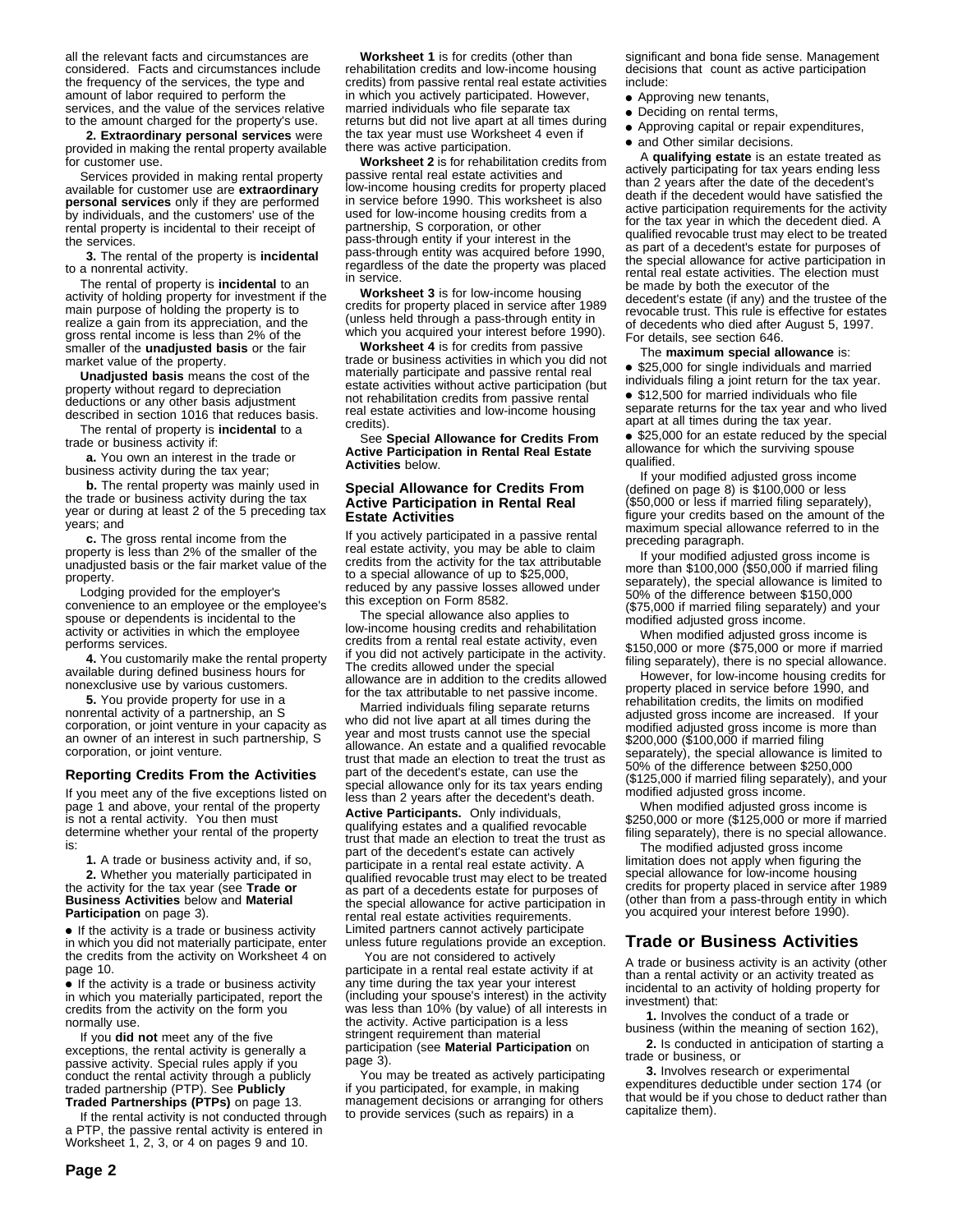#### **Reporting Credits From the Activities**

**Trade or Business Activities With Material Participation.** If you materially participated in a trade or business activity, the activity is not a passive activity. Report the credits from the activity on the form you normally use.

**Trade or Business Activities Without**

**Material Participation.** If you did not materially participate in a trade or business activity, the activity is a passive activity. Generally, you must use Worksheet 4 on page 10 to determine the amount to enter on Form 8582-CR for each trade or business activity in which you did not materially participate. However, if you held the activity through a PTP, special rules apply. See **Publicly Traded Partnerships (PTPs)** on page 13.

#### **Material Participation**

Participation, for purposes of the material participation tests listed below, generally includes any work you did for an activity if you owned an interest in the activity at the time you did the work. The capacity in which you did the work does not matter. However, work is not treated as participation if it is not work that an owner would customarily do in the same type of activity and one of your main reasons for doing the work was to avoid the disallowance of losses or credits from the activity under the passive activity rules.

**Tests for Investors.** Work you did as an investor in an activity is not treated as participation unless you were directly involved in the day-to-day management or operations of the activity. Work done as an investor includes:

**1.** Studying and reviewing financial statements or reports on operations of the activity

**2.** Preparing or compiling summaries or analyses of the finances or operations of the activity for your own use.

**3.** Monitoring the finances or operations of the activity in a nonmanagerial capacity. **Proof of Participation.** You may prove your participation in an activity by any reasonable means. You do not have to maintain contemporaneous daily time reports, logs, or similar documents if you can establish your participation by other reasonable means. Reasonable means for this purpose may include, but are not limited to, identifying services performed over a period of time and the approximate number of hours spent performing the services during that period, based on appointment books, calendars, or narrative summaries.

**Tests for Spouse.** Participation by your spouse during the tax year in an activity you own may be counted as your participation in the activity. Your spouse's participation may be included as your participation even if your spouse did not own an interest in the activity and whether or not you and your spouse file a joint return for the tax year.

**Tests for Individuals.** You materially participated for the tax year in an activity if you satisfy one or more of the following tests:

**1.** You participated in the activity for more than 500 hours.

**2.** Your participation in the activity for the tax year was substantially all of the participation in the activity of all individuals (including individuals who did not own any interest in the activity) for the year.

**3.** You participated in the activity for more than 100 hours during the tax year, and you participated at least as much as any other individual (including individuals who did not own any interest in the activity) for the year.

**4.** The activity is a significant participation activity for the tax year, and you participated in all significant participation activities during the year for more than 500 hours. A **significant participation activity** is any trade or business activity in which you participated for more than 100 hours during the year and in which you did not materially participate under any of the other material participation tests.

**5.** You materially participated in the activity for any 5 (whether or not consecutive) of the 10 preceding tax years.

**6.** The activity is a personal service activity in which you materially participated for any 3 (whether or not consecutive) preceding tax years.

An activity is a **personal service activity** if it involves performing personal services in the fields of health, law, engineering, architecture, accounting, actuarial science, performing arts, consulting, or any other trade or business in which capital is not a material income-producing factor.

**7.** Based on all the facts and circumstances, you participated in the activity on a regular, continuous, and substantial basis during the tax year.

You did not materially participate in the activity under this seventh test, however, if you participated in the activity for 100 hours or less during the tax year. Your participation in managing the activity does not count in determining whether you materially participated under this test if:

**a.** Any person (except you) received compensation for performing services in the management of the activity; or

**b.** Any individual spent more hours during the tax year than you spent performing services in the management of the activity (regardless of whether the individual was compensated for the management services).

**Special Rules for Limited Partners.** If you are a limited partner in an activity, you generally **did not** materially participate in the activity. You **did** materially participate in the activity, however, if you met material participation tests 1, 5, or 6 above for the tax year.

You are not treated as a limited partner for the material participation tests, however, if you were a general partner in the partnership at all times during the partnership's tax year ending with or within your tax year (or, if shorter, during the portion of the partnership's tax year in which you directly or indirectly owned your limited partner interest).

Since limited partners generally do not materially participate in the partnership's activities, most electing large partnership activities are passive activities for limited partners.

A partner's share of an electing large partnership's taxable income or loss is treated as income or loss from the conduct of a single passive activity. Thus, an electing large partnership generally does not have to report separately items from multiple activities.

**Special Rules for Certain Retired or Disabled Farmers and Surviving Spouses of Farmers.** Certain retired or disabled farmers and surviving spouses of farmers are treated as materially participating in a farming activity if the real property used in the activity meets the estate tax rules for special valuation of farm property passed from a qualifying decedent. See Temporary Regulations section 1.469-5T(h)(2).

**Estates and Trusts.** The PAC limitations apply to an estate or trust. See Temporary Regulations sections 1.469-1T(b)(2) and (3). The rules for determining material participation for this purpose have not yet been issued.

## **Grouping of Activities**

Generally, one or more trade or business activities or rental activities may be treated as a single activity if the activities make up an appropriate economic unit for the measurement of gain or loss under the passive activity rules. Whether activities make up an appropriate economic unit depends on all the relevant facts and circumstances. The factors given the greatest weight in determining whether activities make up an appropriate economic unit are:

**1.** Similarities and differences in types of trades or businesses,

**2.** The extent of common control,

- **3.** The extent of common ownership,
- **4.** Geographical location, and
- **5.** Reliance between or among the

activities.

**Example.** You have a significant ownership interest in a bakery and a movie theater in Baltimore and in a bakery and a movie theater in Philadelphia. Depending on all the relevant facts and circumstances, there may be more than one reasonable method for grouping your activities. For instance, the following groupings may or may not be permissible:

● A single activity,

● A movie theater activity and a bakery activity,

● A Baltimore activity and a Philadelphia

activity, or

● Four separate activities.

Once you choose a grouping under these rules, you must continue using that grouping in later tax years unless a material change in the facts and circumstances makes it clearly inappropriate.

The IRS may regroup your activities if your grouping fails to reflect one or more appropriate economic units and one of the primary purposes of your grouping is to avoid the passive activity limitations.

**Limitation on Grouping Certain Activities.** The following activities may **not** be grouped together:

**1.** A rental activity with a trade or business activity unless the activities being grouped together make up an appropriate economic unit, and

**a.** The rental activity is insubstantial relative to the trade or business activity or vice versa, or

**b.** Each owner of the trade or business activity has the same proportionate ownership interest in the rental activity. If so, the portion of the rental activity involving the rental of property to be used in the trade or business activity may be grouped with the trade or business activity.

**2.** An activity involving the rental of real property with an activity involving the rental of personal property (except for personal property provided in connection with the real property or vice versa).

**3.** Any activity with another activity in a different type of business and in which you hold an interest as a limited partner or as a limited entrepreneur (as defined in section 464(e)(2)), if that other activity engages in holding, producing, or distributing motion picture films or videotapes; farming; leasing section 1245 property; or exploring for (or exploiting) oil and gas resources or geothermal deposits.

**Activities Conducted Through Partnerships or S Corporations, and C Corporations Subject to Section 469.** Once a partnership or corporation determines its activities under these rules, a partner or shareholder may use these rules to group:

those activities with each other,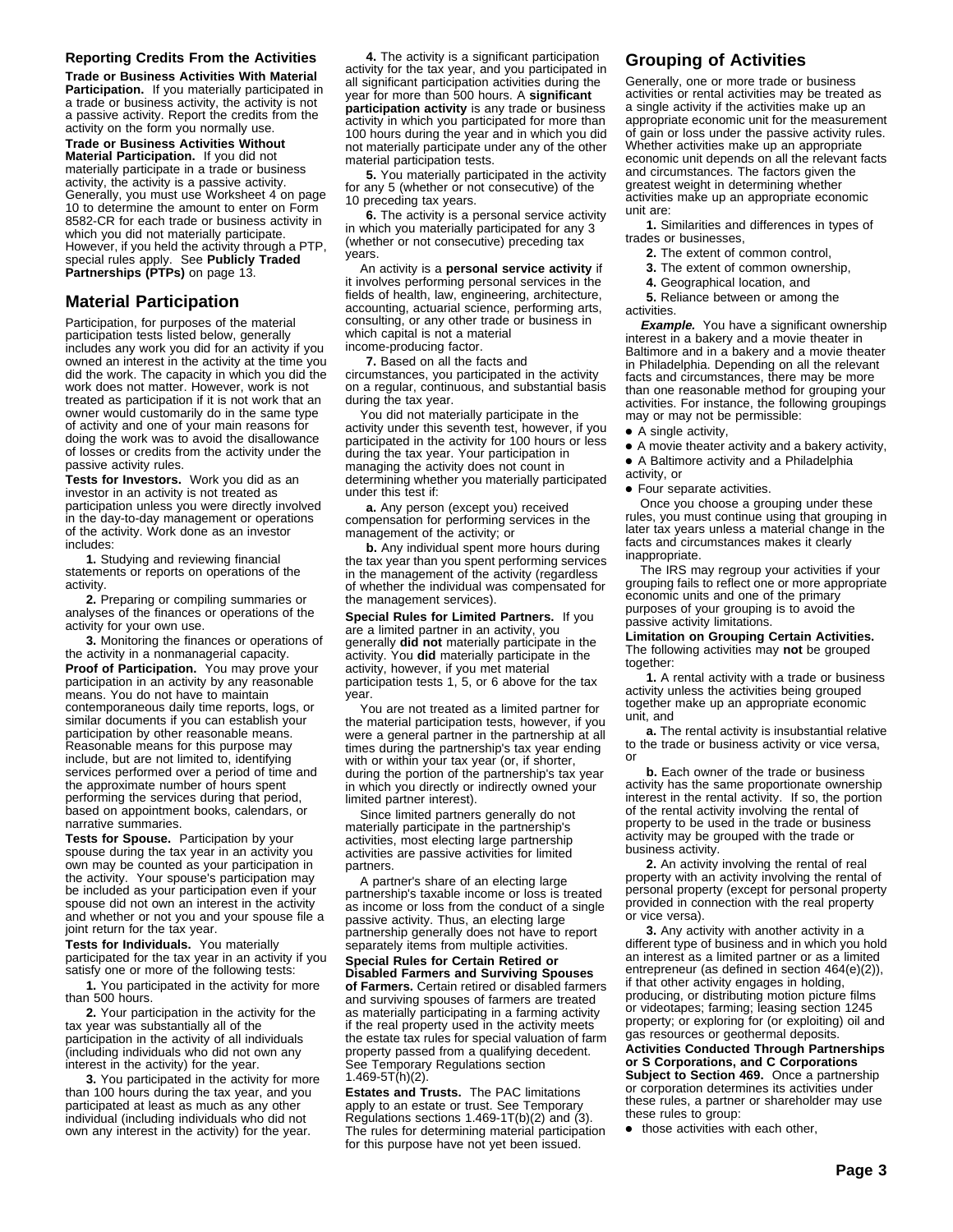● with activities conducted directly by the partner or shareholder, and

● with activities conducted through other partnerships and corporations.

 A partner or shareholder may not treat as separate activities those activities grouped together by the partnership or corporation.

Electing large partnerships must separately account for items attributable to passive activities and "other" items, by netting all items of income or loss to arrive at a single item of net income or net loss for each category.

**Partial Disposition of an Activity.** You may treat the disposition of substantially all of an activity as a separate activity if you can prove with reasonable certainty:

**1.** The prior year unallowed losses, if any, allocable to the part of the activity disposed of, and

**2.** The net income or loss for the year of disposition allocable to the part of the activity disposed of.

## **Dispositions**

Unallowed PACs, unlike unallowed passive activity losses, are not allowable when you

dispose of your interest in an activity. However, you may elect to increase the basis of the credit property by the amount of the original basis reduction of the property to the extent that the credit has not been allowed under the passive activity rules. Unallowed PAC's that are not used to increase the basis of the credit property are carried forward until they are allowed. To make the election, complete Part VI of Form 8582-CR. No basis adjustment may be elected on a partial disposition of your interest in a passive activity.

## **Example of How To Complete Form 8582-CR**

In 1998, John Jones purchased an interest as a limited partner in Partnership A. Mr. Jones is married and files a joint return. During 1998, the partnership placed in service a residential rental building that qualified for the low-income housing credit.

Mr. Jones received a Schedule K-1 from the partnership. The low-income housing credit is shown on line 12(a)(3) of Schedule K-1 because the property was placed in service after 1989 (post-1989 low-income housing credit).

Mr. Jones's net passive income for 1998 is zero.

#### **Schedule K-1:**

|         |    | <b>12a</b> Low-income housing credit:                                                                                                                                                                                                                                                               |                 |        |                                                                          |
|---------|----|-----------------------------------------------------------------------------------------------------------------------------------------------------------------------------------------------------------------------------------------------------------------------------------------------------|-----------------|--------|--------------------------------------------------------------------------|
|         |    | (1) From section $42(j)(5)$ partnerships for property placed in<br>service before 1990<br>(2) Other than on line 12a(1) for property placed in service before 1990                                                                                                                                  | a(1)<br>a(2)    |        |                                                                          |
| Credits |    | (3) From section $42(j)(5)$ partnerships for property placed in<br>service after 1989.<br>(4) Other than on line 12a(3) for property placed in service after 1989                                                                                                                                   | a(3)<br>a(4)    | 12,000 | Form 8586, line 5                                                        |
|         |    | <b>b</b> Qualified rehabilitation expenditures related to rental real estate<br>activities.                                                                                                                                                                                                         | 12 <sub>b</sub> |        |                                                                          |
|         |    | c Credits (other than credits shown on lines 12a and 12b) related<br>to rental real estate activities expansion of the state of the state of the state of the state of the state of the state of the state of the state of the state of the state of the state of the state of the state of the sta | 12c             |        | See page 8 of Partner's<br>Instructions for Schedule K-1<br>(Form 1065). |
|         | 13 | Credits related to other rental activities<br>Other credits<br>and a series of the contract of the contract of the contract of the contract of the contract of the contract of                                                                                                                      | 12d<br>13       |        |                                                                          |

For Paperwork Reduction Act Notice, see Instructions for Form 1065. Cat. No. 11394R Schedule K-1 (Form 1065) 1998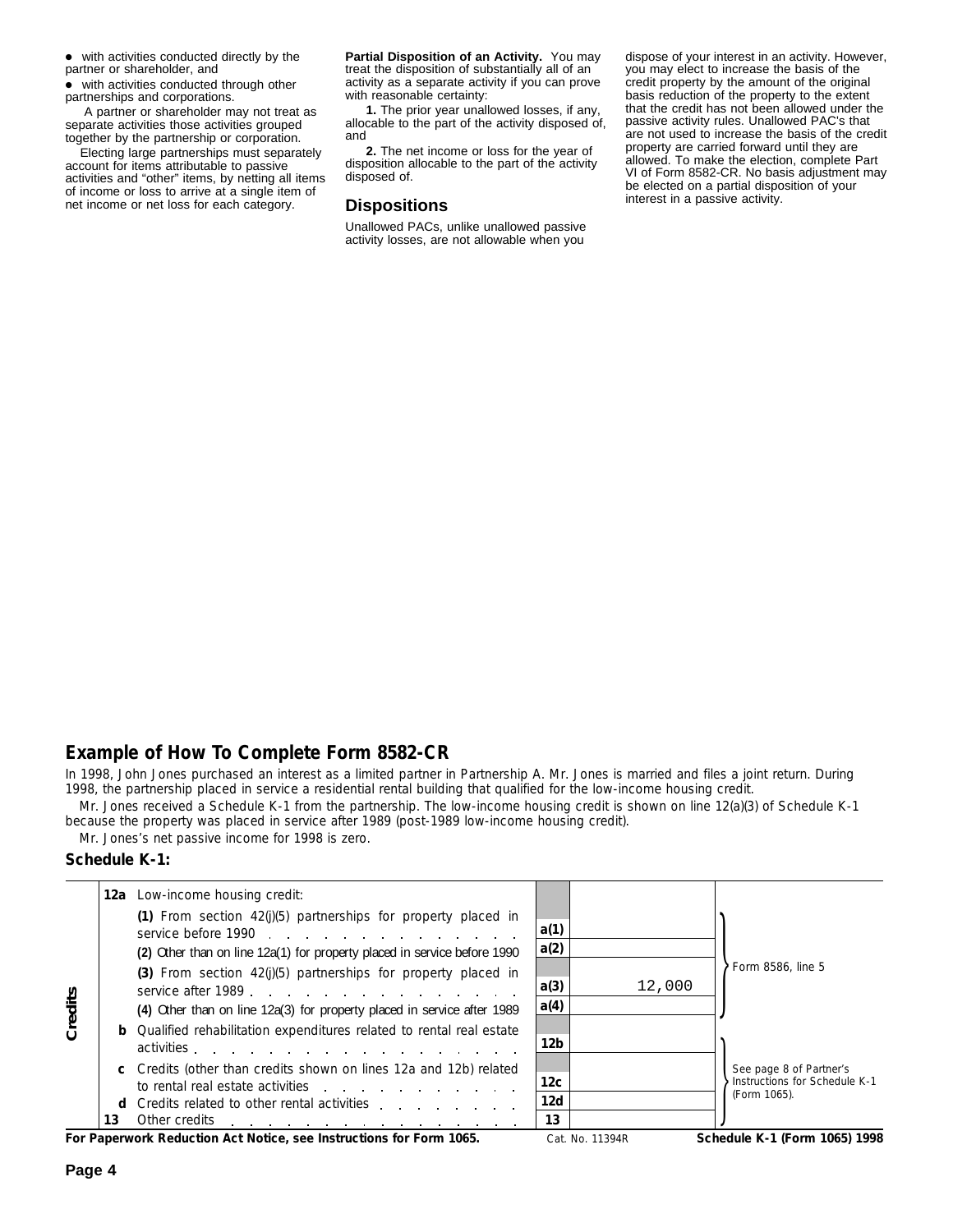**Step 1.—**Mr. Jones will need the following forms to report the low-income housing credit: **Form 8586,** Low-Income Housing Credit.

**Form 8582-CR,** Passive Activity Credit Limitations.

Mr. Jones follows the instructions for line 12a of Schedule K-1 and enters the employer identification number (EIN) of the partnership and the \$12,000 low-income housing credit on line 5 of Form 8586, and completes line 6.

|        | 8586                                                   | <b>Low-Income Housing Credit</b>                                                                                                                                                                                                                                                                               |                | OMB No. 1545-0984              |
|--------|--------------------------------------------------------|----------------------------------------------------------------------------------------------------------------------------------------------------------------------------------------------------------------------------------------------------------------------------------------------------------------|----------------|--------------------------------|
|        |                                                        |                                                                                                                                                                                                                                                                                                                |                |                                |
|        | Department of the Treasury<br>Internal Revenue Service | Attach to your return.                                                                                                                                                                                                                                                                                         |                | Attachment<br>Sequence No. 36b |
|        | Name(s) shown on return                                |                                                                                                                                                                                                                                                                                                                |                | Identifying number             |
|        | John and Mary Jones                                    |                                                                                                                                                                                                                                                                                                                |                | $123 - 00 - 4567$              |
| Part I |                                                        | Current Year Low-Income Housing Credit (See instructions.)                                                                                                                                                                                                                                                     |                |                                |
|        |                                                        | Number of Forms 8609 attached<br>and the state of the state of the state of the state of the state of the state of the state of the state of the                                                                                                                                                               |                |                                |
| 2      |                                                        | Eligible basis of building(s) (total from attached Schedule(s) A (Form 8609), line 1)                                                                                                                                                                                                                          | $\overline{2}$ |                                |
| За     |                                                        | Qualified basis of low-income building(s) (total from attached Schedule(s) A (Form 8609), line 3)                                                                                                                                                                                                              | 3a             |                                |
| b      |                                                        | Has there been a decrease in the qualified basis of any building(s) since the close of the preceding<br>tax year? $\Box$ Yes $\Box$ No If "Yes," enter the building identification number (BIN) of the<br>building(s) that had a decreased basis. If more space is needed, attach a schedule to list the BINs. |                |                                |
| 4      |                                                        | Current year credit (total from attached Schedule(s) A (Form 8609), see instructions)                                                                                                                                                                                                                          | 4              |                                |
| 5.     |                                                        | Credits from flow-through entities (if from more than one entity, see instructions):                                                                                                                                                                                                                           |                |                                |
|        | If you are a-                                          | Then enter total of current year housing credit(s) from-                                                                                                                                                                                                                                                       |                |                                |
|        | a Shareholder<br><b>b</b> Partner                      | Schedule K-1 (Form 1120S), lines 12b(1) through (4)<br>$10 - 5566650$<br>Schedule K-1 (Form 1065), lines 12a(1) through (4)                                                                                                                                                                                    | 5              | 12,000                         |
|        | c Beneficiary                                          | Schedule K-1 (Form 1041), line 14<br>EIN of flow-through entity                                                                                                                                                                                                                                                |                |                                |
| 6      |                                                        | Add lines 4 and 5. (See instructions to find out if you complete Part II or file Form 3800.)                                                                                                                                                                                                                   | 6              | 12,000                         |
|        |                                                        | Passive activity credit or total current year credit for 1998 (see instructions)                                                                                                                                                                                                                               | 7              |                                |

**Step 2.—**Line 7 of Form 8586 asks for the passive activity credit for 1998. The amount is figured on Form 8582-CR and the worksheets.

Worksheet 3 of Form 8582-CR is used for post-1989 low-income housing credits.

## **Worksheet 3 for Lines 3a and 3b**

| Worksheet 3 for Lines 3a and 3b                         |             |                                |                                        | (keep for your records)         |  |
|---------------------------------------------------------|-------------|--------------------------------|----------------------------------------|---------------------------------|--|
| <b>Name of Activity</b>                                 | <b>From</b> | <b>Current Year</b><br>Credits | Prior Year<br><b>Unallowed Credits</b> | <b>Total Credits</b>            |  |
|                                                         | Form        | (a) Credit line 3a             | (b) Credit line 3b                     | $(c)$ Add cols. $(a)$ and $(b)$ |  |
| Partnership A                                           | 8586        | 12,000                         |                                        |                                 |  |
|                                                         |             |                                |                                        |                                 |  |
|                                                         |             |                                |                                        |                                 |  |
|                                                         |             |                                |                                        |                                 |  |
|                                                         |             |                                |                                        |                                 |  |
| <b>Total.</b> Enter on lines 3a and 3b of Form 8582-CR. | 12,000      |                                |                                        |                                 |  |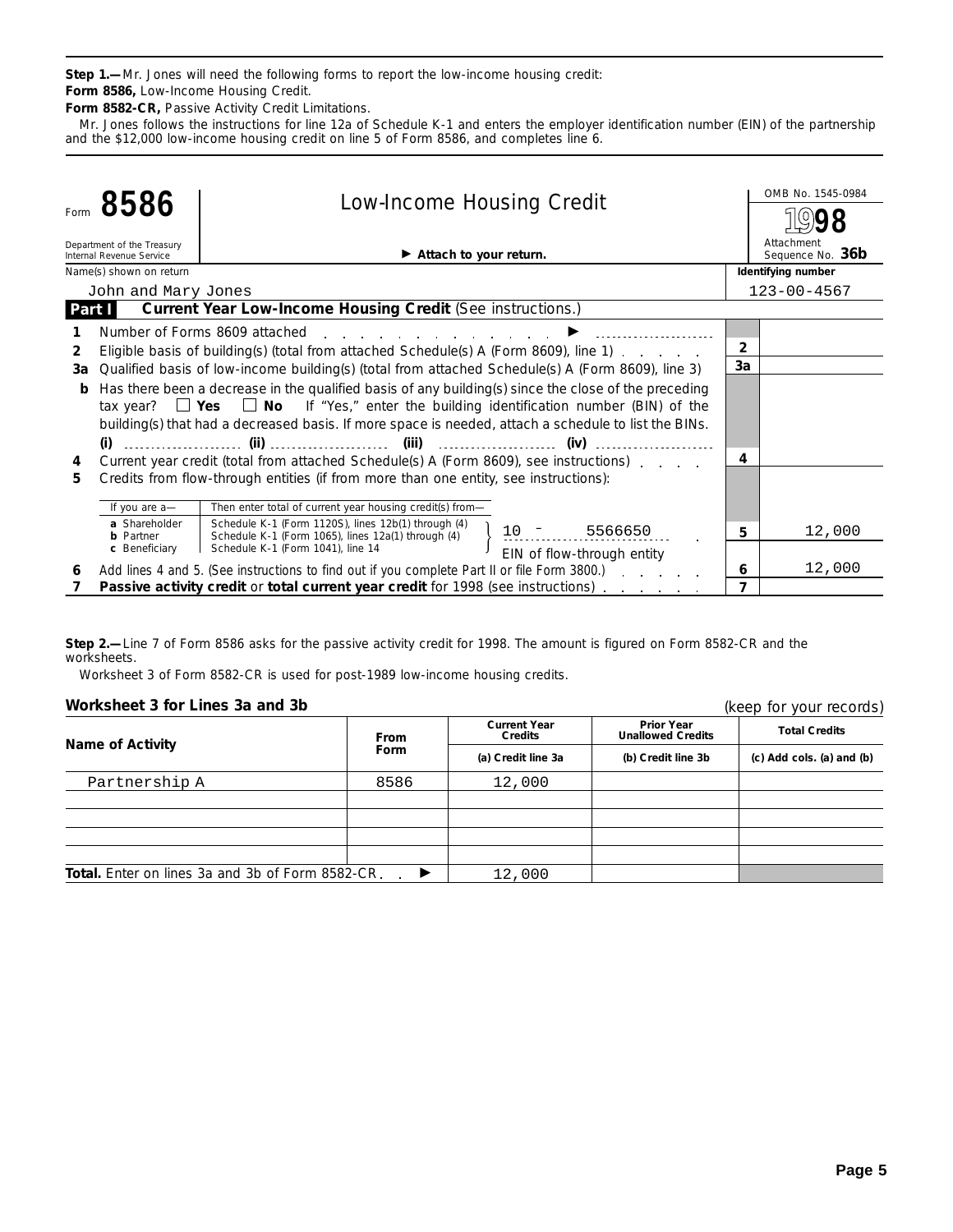Mr. Jones follows the instructions for Worksheet 3 and enters the total credits from column (a) of that worksheet on line 3a of Form 8582-CR. He enters the total credits on line 3c and completes lines 5 through 7 of the form. Mr. Jones can skip Parts II and III and go to Part IV because the only credit he has is from a post-1989 low-income housing rental real estate activity. He must also complete the computation for line 35 in the instructions to get the amount to enter on line 35 of the form.

| <b>Passive Activity Credit Limitations</b><br>Form 8582-CR |                                                        |                                                                                                                                                                                                                                                          |                |                                |                | OMB No. 1545-1034  |  |  |
|------------------------------------------------------------|--------------------------------------------------------|----------------------------------------------------------------------------------------------------------------------------------------------------------------------------------------------------------------------------------------------------------|----------------|--------------------------------|----------------|--------------------|--|--|
|                                                            |                                                        |                                                                                                                                                                                                                                                          |                |                                |                |                    |  |  |
|                                                            | Department of the Treasury<br>Internal Revenue Service | $\triangleright$ See separate instructions.<br>Attach to Form 1040 or 1041.                                                                                                                                                                              |                | Attachment<br>Sequence No. 88a |                |                    |  |  |
|                                                            | Name(s) shown on return                                |                                                                                                                                                                                                                                                          |                |                                |                | Identifying number |  |  |
|                                                            | John and Mary Jones                                    |                                                                                                                                                                                                                                                          |                |                                |                | $123 - 00 - 4567$  |  |  |
| Part I                                                     |                                                        | 1998 Passive Activity Credits<br>Caution: If you have credits from a publicly traded partnership, see Publicly Traded Partnerships (PTPs) on page 13<br>of the instructions.                                                                             |                |                                |                |                    |  |  |
|                                                            |                                                        | Credits From Rental Real Estate Activities With Active Participation (Other Than Rehabilitation<br>Credits and Low-Income Housing Credits) (See Lines 1a through 1c on page 8 of the instructions.)                                                      |                |                                |                |                    |  |  |
|                                                            |                                                        | 1a Credits from Worksheet 1, column (a)                                                                                                                                                                                                                  | 1a             |                                |                |                    |  |  |
|                                                            |                                                        | <b>b</b> Prior year unallowed credits from Worksheet 1, column (b)                                                                                                                                                                                       | 1b             |                                |                |                    |  |  |
|                                                            |                                                        |                                                                                                                                                                                                                                                          |                |                                | 1c             |                    |  |  |
|                                                            |                                                        | Rehabilitation Credits from Rental Real Estate Activities and Low-Income Housing Credits for<br>Property Placed in Service Before 1990 (or From Pass-Through Interests Acquired Before 1990)<br>(See Lines 2a through 2c on page 8 of the instructions.) |                |                                |                |                    |  |  |
|                                                            |                                                        | 2a Credits from Worksheet 2, column (a)                                                                                                                                                                                                                  | 2a             |                                |                |                    |  |  |
|                                                            |                                                        | <b>b</b> Prior year unallowed credits from Worksheet 2, column (b)                                                                                                                                                                                       | 2b             |                                |                |                    |  |  |
|                                                            |                                                        |                                                                                                                                                                                                                                                          |                |                                | 2c             |                    |  |  |
|                                                            | 3c on page 8 of the instructions.)                     | Low-Income Housing Credits for Property Placed in Service After 1989 (See Lines 3a through                                                                                                                                                               |                |                                |                |                    |  |  |
|                                                            |                                                        | 3a Credits from Worksheet 3, column (a)                                                                                                                                                                                                                  | 3a             | 12,000                         |                |                    |  |  |
|                                                            |                                                        | <b>b</b> Prior year unallowed credits from Worksheet 3, column (b)                                                                                                                                                                                       | 3 <sub>b</sub> |                                |                |                    |  |  |
|                                                            |                                                        |                                                                                                                                                                                                                                                          |                |                                | 3c             | 12,000             |  |  |
|                                                            |                                                        | All Other Passive Activity Credits (See Lines 4a through 4c on page 8 of the instructions.)                                                                                                                                                              |                |                                |                |                    |  |  |
|                                                            |                                                        | 4a Credits from Worksheet 4, column (a)                                                                                                                                                                                                                  | 4a             |                                |                |                    |  |  |
|                                                            |                                                        | <b>b</b> Prior year unallowed credits from Worksheet 4, column (b)                                                                                                                                                                                       | 4 <sub>b</sub> |                                |                |                    |  |  |
|                                                            |                                                        |                                                                                                                                                                                                                                                          |                |                                | 4c<br>5        | 12,000             |  |  |
| 5                                                          |                                                        |                                                                                                                                                                                                                                                          |                |                                | 6              | $-0-$              |  |  |
| 6<br>7                                                     |                                                        | Enter the tax attributable to net passive income (see page 8 of the instructions).<br>Subtract line 6 from line 5. If line 6 is more than or equal to line 5, enter -0- and see page 8 of                                                                |                |                                |                |                    |  |  |
|                                                            |                                                        | the instructions $\cdots$ $\cdots$ $\cdots$ $\cdots$ $\cdots$ $\cdots$ $\cdots$ $\cdots$ $\cdots$ $\cdots$ $\cdots$                                                                                                                                      |                |                                | $\overline{7}$ | 12,000             |  |  |
|                                                            |                                                        |                                                                                                                                                                                                                                                          |                |                                |                |                    |  |  |

**Special Allowance for Low-Income Housing Credits for Property Placed in Service After 1989 Part IV Note:** *Complete Part IV if you have an amount on line 3c. Otherwise, go to Part V.*  $\overline{\phantom{a}}$ 

| 31 If you completed Part III, enter the amount from line 19. Otherwise, subtract line 16 from line 7<br>32 Enter the amount from line 30. | 31<br>32 | 12,000<br>$-0-$ |  |
|-------------------------------------------------------------------------------------------------------------------------------------------|----------|-----------------|--|
| 33 Subtract line 32 from line 31. If zero, enter -0- here and on line 36                                                                  | 33       | 12,000          |  |
|                                                                                                                                           | 34       | 12,000          |  |
| 35 Tax attributable to the remaining special allowance (see page 10 of the instructions).                                                 | 35       | 9,900           |  |
|                                                                                                                                           |          |                 |  |
|                                                                                                                                           | 36       | 9,900           |  |

Т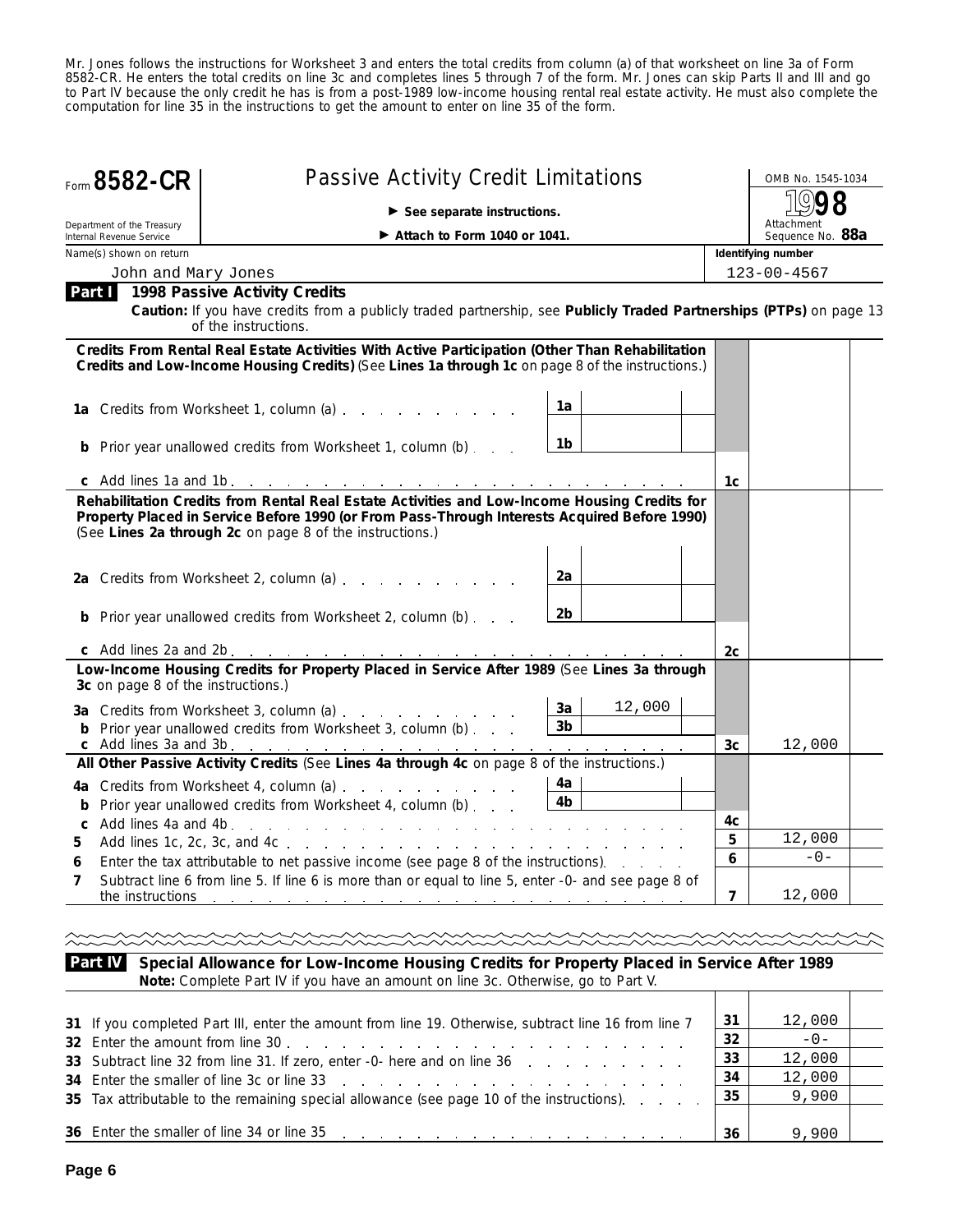#### **Line 35 computation:**

**Line 35.—**Figure the tax attributable to the remaining special allowance as follows:

| A. Taxable income                                                                                                                                                                                         | 305,000 |
|-----------------------------------------------------------------------------------------------------------------------------------------------------------------------------------------------------------|---------|
| <b>B.</b> Tax on line A. Use tax table, tax rate schedules, or<br>Schedule D (Form 1040) (or Schedule D (Form<br>1041), whichever applies                                                                 | 94,384  |
| <b>C.</b> Enter \$25,000 (\$12,500 if married filing<br>separate return and you and your<br>spouse lived apart at all times during<br>25,000<br>the year) $\qquad \qquad$ $\qquad \qquad$ $\qquad \qquad$ |         |
| <b>D.</b> Enter amount from line 9 of Form 8582,<br>if any $\cdots$ $\cdots$ $\cdots$                                                                                                                     |         |
| E. Subtract line D from line C                                                                                                                                                                            | 25,000  |
| <b>F.</b> Subtract line E from line A.                                                                                                                                                                    | 280,000 |
|                                                                                                                                                                                                           |         |

| <b>G.</b> Tax on line F. Use tax table, tax rate schedules, or<br>Schedule D (Form 1040) (or Schedule D (Form<br>1041)), whichever applies example the state of the state of the state of the state of the state of the state o | 84,484  |
|---------------------------------------------------------------------------------------------------------------------------------------------------------------------------------------------------------------------------------|---------|
| H. Subtract line G from line B $\cdot \cdot \cdot \cdot \cdot \cdot \cdot \cdot \cdot \cdot 9,900$                                                                                                                              |         |
| 1. Add lines 16 and 30 of Form 8582-CR and enter<br>the total the total the state of the total the state of the state of the state of the state of the state of the                                                             | $-() -$ |
| J. Subtract line I from line H. Tax attributable to the<br>remaining special allowance. Enter the result on<br>line 35 of Form 8582-CR $\ldots$ $\ldots$ $\ldots$                                                               |         |

**Note:** *When using taxable income in the above computation, it is not necessary to refigure items that are based on a percentage of adjusted gross income.*

Mr. Jones completes Part V of Form 8582-CR:

#### **Passive Activity Credit Allowed Part V**

| 37 Passive Activity Credit Allowed. Add lines 6, 16, 30, and 36. See page 11 of the instructions<br>to find out how to report the allowed credit on your tax return and how to allocate allowed and<br>unallowed credits if you have more than one credit or credits from more than one activity. If you |       |  |
|----------------------------------------------------------------------------------------------------------------------------------------------------------------------------------------------------------------------------------------------------------------------------------------------------------|-------|--|
| have any credits from a publicly traded partnership, see Publicly Traded Partnerships (PTPs)                                                                                                                                                                                                             |       |  |
|                                                                                                                                                                                                                                                                                                          | 9,900 |  |

**Step 3.—**After completing Form 8582-CR, Mr. Jones determines his allowed and unallowed credit. Because he has only one type of credit from a single passive activity, his allowed low-income housing credit for 1998 is the amount on line 37, or \$9,900. His unallowed credit of \$2,100 is determined by subtracting the allowed credit on line 37 from the total credit on line 5 (\$12,000 – \$9,900).

**Step 4.—**Mr. Jones enters the allowed passive activity credit of \$9,900 on line 7 of Form 8586 and completes Part II of that form according to the instructions for Form 8586. The unallowed credit of \$2,100 is carried forward and used to figure the passive activity credit allowed for 1999.

|                | 8586                                                   | <b>Low-Income Housing Credit</b>                                                                                                                                                                                                                                                                               |                | OMB No. 1545-0984              |
|----------------|--------------------------------------------------------|----------------------------------------------------------------------------------------------------------------------------------------------------------------------------------------------------------------------------------------------------------------------------------------------------------------|----------------|--------------------------------|
|                | Department of the Treasury<br>Internal Revenue Service | Attach to your return.                                                                                                                                                                                                                                                                                         |                | Attachment<br>Sequence No. 36b |
|                | Name(s) shown on return                                |                                                                                                                                                                                                                                                                                                                |                | Identifying number             |
|                | John and Mary Jones                                    |                                                                                                                                                                                                                                                                                                                |                | $123 - 00 - 4567$              |
| Part I         |                                                        | Current Year Low-Income Housing Credit (See instructions.)                                                                                                                                                                                                                                                     |                |                                |
|                |                                                        | Number of Forms 8609 attached                                                                                                                                                                                                                                                                                  |                |                                |
| $\overline{2}$ |                                                        | Eligible basis of building(s) (total from attached Schedule(s) A (Form 8609), line 1)                                                                                                                                                                                                                          | $\overline{2}$ |                                |
| За             |                                                        | Qualified basis of low-income building(s) (total from attached Schedule(s) A (Form 8609), line 3)                                                                                                                                                                                                              | 3a             |                                |
| b              |                                                        | Has there been a decrease in the qualified basis of any building(s) since the close of the preceding<br>tax year? $\Box$ Yes $\Box$ No If "Yes," enter the building identification number (BIN) of the<br>building(s) that had a decreased basis. If more space is needed, attach a schedule to list the BINs. |                |                                |
| 4              |                                                        | Current year credit (total from attached Schedule(s) A (Form 8609), see instructions)                                                                                                                                                                                                                          | 4              |                                |
| 5              |                                                        | Credits from flow-through entities (if from more than one entity, see instructions):                                                                                                                                                                                                                           |                |                                |
|                | If you are a-                                          | Then enter total of current year housing credit(s) from-                                                                                                                                                                                                                                                       |                |                                |
|                | a Shareholder<br><b>b</b> Partner                      | Schedule K-1 (Form 1120S), lines 12b(1) through (4)<br>$10 - 5566650$<br>Schedule K-1 (Form 1065), lines 12a(1) through (4)                                                                                                                                                                                    | 5              | 12,000                         |
|                | c Beneficiary                                          | EIN of flow-through entity<br>Schedule K-1 (Form 1041), line 14                                                                                                                                                                                                                                                |                |                                |
| 6              |                                                        | Add lines 4 and 5. (See instructions to find out if you complete Part II or file Form 3800.)                                                                                                                                                                                                                   | 6              | 12,000                         |
|                |                                                        | Passive activity credit or total current year credit for 1998 (see instructions)                                                                                                                                                                                                                               | 7              | 9,900                          |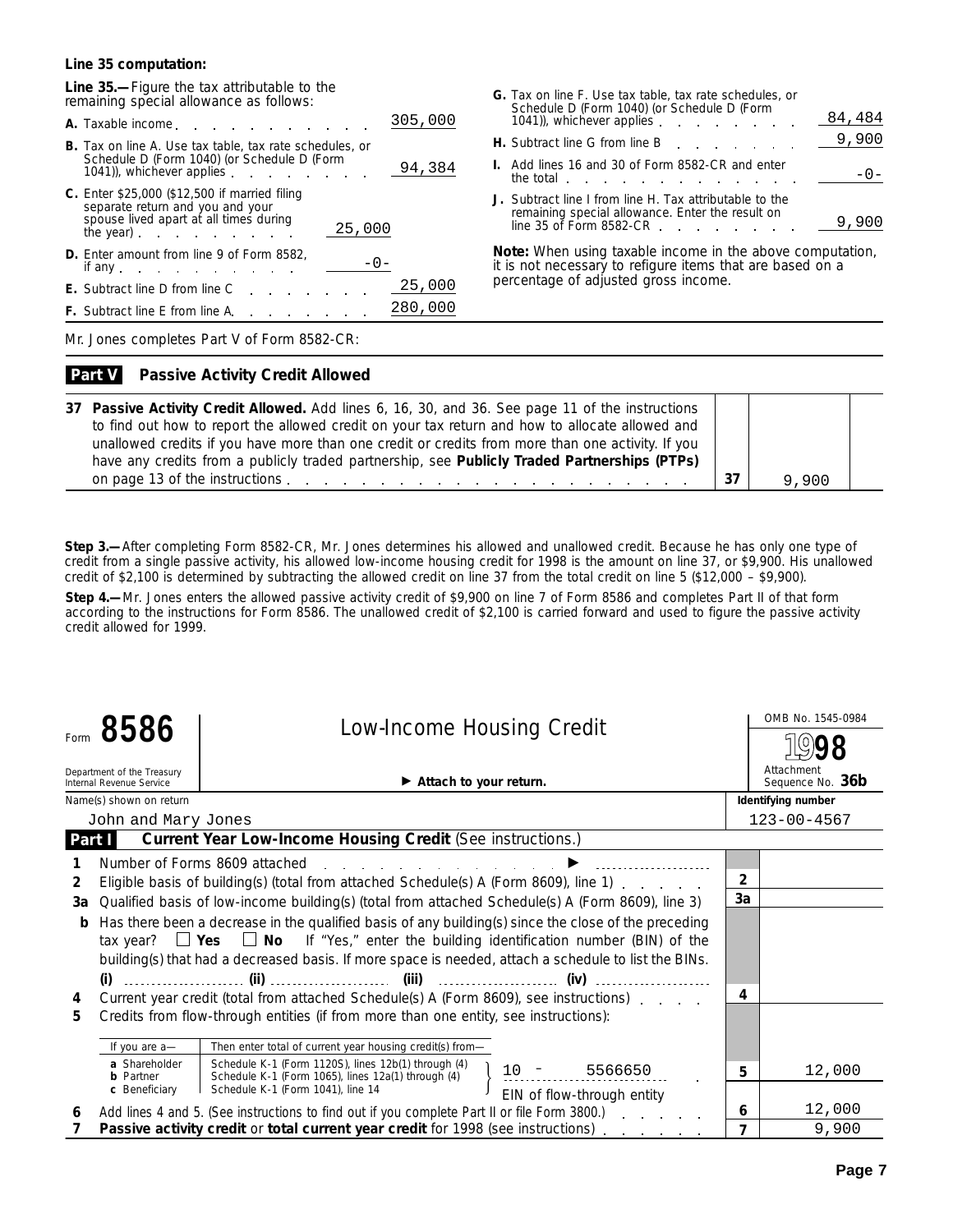## **Specific Instructions**

## **Current Year Credits**

Convert any current year qualified expenditures into credits before beginning Worksheet 1, 2, 3, or 4.

**Form 3800, General Business Credit.** Enter the credits from line 3 of Form 3800 in column (a) of Worksheet 1, 2, 3, or 4. If the credits are from more than one activity or more than one type of credit, separate the credits by activity or type before making entries in the worksheets.

**Example.** If you have a low-income housing credit from one activity and a research credit from a different activity, enter the low-income housing credit in column (a) of Worksheet 2 and make a separate entry for the research credit in column (a) of Worksheet 4.

**Form 8586, Low-Income Housing Credit.** If you are not required to file Form 3800, enter the portion of the credit attributable to passive activities credit from line 6 of Form 8586 in column (a) of Worksheet 2 or 3.

**Form 8834, Qualified Electric Vehicle Credit.** Enter the credits from line 10 of Form 8834 in column (a) of Worksheet 1 or 4. If the credits are from more than one activity, separate the credits by activity before making entries in the worksheet.

#### **Form 8844, Empowerment Zone**

**Employment Credit.** Enter the credits from line 5 of Form 8844 in column (a) of Worksheet 1 or 4. If the credits are from more than one activity, separate the credits by activity before making entries in the worksheet.

**Nonconventional source fuel credit.** Figure your credit from passive activities for fuel produced from a nonconventional source and enter the credit in column (a) of Worksheet 4.

See section 29 for more information on the credit for fuel produced from a nonconventional source.

## **Prior Year Unallowed Credits**

In figuring this year's PAC, you must take into account any credits from passive activities disallowed for prior years and carried forward to this year.

If you had only one type of prior year unallowed credit from a single passive activity, figure your prior year unallowed credit by subtracting line 37 of your 1997 Form 8582-CR from line 5 of your 1997 Form 8582-CR.

Otherwise, your prior year unallowed credits are the amounts shown in column (b) of Worksheet 9 in the 1997 Instructions for Form 8582-CR. Enter the prior year unallowed credits in column (b) of Worksheet 1, 2, 3, or 4, whichever apply.

## **Part I—1998 Passive Activity Credits**

Use Part I to combine your credits from passive activities to determine if you have a PAC for 1998.

If your credits from all passive activities exceed the tax attributable to net passive income, you will have a PAC for 1998. Generally, you have net passive income if line 3 of **Form 8582,** Passive Activity Loss Limitations, shows income. See the instructions for line 6 of Form 8582-CR below for other details.

**Lines 1a through 1c.** Individuals and qualifying estates that actively participated in rental real estate activities (other than rental

real estate activities with rehabilitation credits or low-income housing credits) should include the credits from these activities on lines 1a through 1c. Use Worksheet 1 to figure the amounts to enter on lines 1a and 1b.

See **Special Allowance for Credits From Active Participation in Rental Real Estate Activities** on page 2.

**Caution:** Include the credits in Worksheet 4, but not in Worksheet 1, if you were married filing a separate return and lived with your spouse at any time during the year, even if you actively participated.

**Note:** You may take credits that arose in a prior tax year (other than low-income housing and rehabilitation credits) under the special allowance only if you actively participated in the rental real estate activity for both that prior year and this year. If you did not actively participate for both years, include the credits in Worksheet 4, but not in Worksheet 1.

**Lines 2a through 2c.** Individuals, including limited partners, and qualifying estates who had rehabilitation credits from rental real estate activities or low-income housing credits for property placed in service before 1990 should include the credits from those activities on lines 2a and 2b. Use Worksheet 2 to figure the amounts to enter on lines 2a and 2b.

However, if you have low-income housing credits for property placed in service after 1989, include those credits in Worksheet 3 instead of Worksheet 2. If you held an indirect interest in the property through a partnership, S corporation, or other pass-through entity, use Worksheet 3 only if you also acquired your interest in the pass-through entity after 1989. **Caution:** Include the credits in Worksheet 4, but not in Worksheet 2 or Worksheet 3, if you were married filing a separate return and lived with your spouse at any time during the year.

**Lines 3a through 3c.** Individuals, including limited partners, and qualifying estates who had low-income housing credits from rental real estate activities for property placed in service after 1989 include those credits on lines 3a through 3c instead of Worksheet 2. If you held an indirect interest in the property through a partnership, S corporation, or other pass-through entity, use lines 3a through 3c only if you also acquired your interest in the pass-through entity after 1989. Use Worksheet 3 to figure the amounts to enter on lines 3a and 3b.

**Lines 4a through 4c.** Individuals should include on lines 4a through 4c credits from passive activities that were not entered on Worksheets 1, 2, or 3. Trusts should include credits from **ALL** passive activities in Worksheet 4. Use Worksheet 4 to figure the amounts to enter on lines 4a and 4b. **Line 6.** If line 3 of Form 8582 shows net income, or if you did not complete Form 8582 because you had net passive income, you will have to figure the tax on the net passive income. If you have an overall loss on an entire disposition of your interest in a passive activity, reduce net passive income, if any, on line 3 of Form 8582 to the extent of the loss (but not below zero) and use only the remaining net passive income in the computation below. If you had a net passive activity loss, enter zero on line 6 and go on to line 7.

Figure the tax on net passive income as follows:

- **A.** Taxable income including net passive income...
- **B.** Tax on line A. Use tax table, tax rate schedules, or Schedule D) (Form 1040) (or Schedule D (Form 1041)), whichever applies.
- **C.** Taxable income without net passive income...
- **D.** Tax on line C. Use tax table, tax rate schedules, or Schedule D (Form 1040) (or Schedule D (Form 1041)),
- whichever applies............................... **E.** Subtract line D from line B and enter the result on line 6 of Form 8582-CR.

**Note:** When using taxable income in the above computation, it is not necessary to refigure items that are based on a percentage of adjusted gross income.

**Line 7.** If line 7 is zero because the tax on the net passive income on line 6 is greater than your credits from passive activities on line 5, all your credits from passive activities are allowed. In this case, enter the amount from line 5 on line 37 and report the credits on the form you normally use. Do not complete Worksheets 5 through 9.

#### **Part II—Special Allowance for Rental Real Estate Activities With Active Participation**

**Note:** Married persons filing separate returns who lived together at any time during the year are not eligible to complete Part II.

Use Part II to figure the credit allowed if you have any credits from rental real estate activities in which you actively participated (other than rehabilitation credits and low-income housing credits). See **Rental Activities** on page 1 for details.

**Line 9.** Married persons filing separate returns who lived apart at all times during the year should enter \$75,000 on line 9 instead of \$150,000.

**Line 10.** To figure **modified adjusted gross income** for this line, combine all of the amounts you would use to figure adjusted gross income, except **do not take into account**:

● Any passive activity loss as defined in section 469(d)(1),

● Any rental real estate losses allowed under section 469(c)(7) to real estate professionals (defined under **Activities That Are Not Passive Activities** on page 1),

● Any taxable social security or equivalent railroad retirement benefits,

● Any deductible contributions to an IRA or certain other qualified retirement plans under section 219,

• The deduction allowed under section 164(f) for one-half of self-employment taxes,

• The exclusion from income of interest from series EE U.S. savings bonds used to pay higher education expenses,

● The exclusion allowed under section 137 for expenses related to adoption assistance expenses, or

● The student loan interest deduction.

An overall loss from an entire disposition of an interest in a passive activity is taken into account when figuring modified adjusted gross income if you do not have any net income after combining net income and losses from all other passive activities (i.e., line 3 of Form 8582 is a loss or zero).

 If you do have net income when you combine all of the net losses and net income from all other passive activities, the overall loss from the activity disposed of is passive to the extent of the net income and nonpassive to the extent that it exceeds the net income.

**Take into account** the nonpassive portion of the loss when figuring modified adjusted gross income.

#### Include any:

● Overall net income from passive activities from PTPs,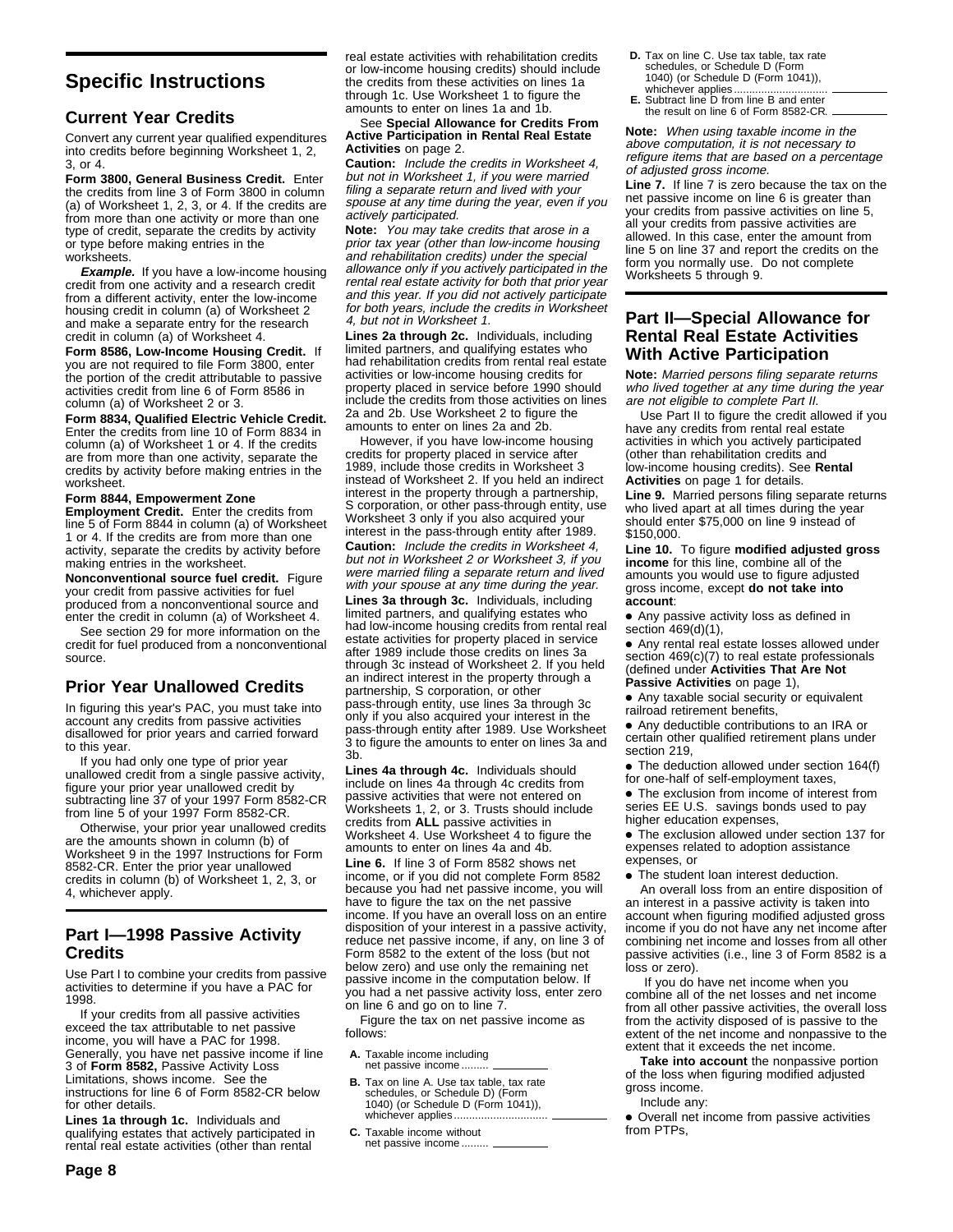● Any net income from significant participation passive activities, and

● Any other net passive income treated as nonpassive income under Temporary Regulations section 1.469-2T(f) or Regulations section 1.469-2(f).

**Line 12.** Do not enter more than \$12,500 on line 12 if you are married filing a separate return and you and your spouse lived apart at all times during the year.

**Line 15.** Figure the tax attributable to the amount on line 14 as follows:

- **A.** Taxable income.
- whichever applies............................... whichever applies............................... **G.** Subtract line F from line B and enter **B.** Tax on line A. Use tax table, tax rate schedules, or Schedule D (Form 1040) (or Schedule D (Form 1041)),
- 
- above .............................. **D.** Enter amount from line
- 14 of Form 8582-CR.......
- **E.** Subtract line D from line C ......................................
- **F.** Tax on line E. Use tax table, tax rate schedules, or Schedule D (Form 1040)(or Schedule D (Form 1041)),
- the result on line 15 of Form 8582-CR. **C.** Enter amount from line A

**Note:** When using taxable income in the above computation, it is not necessary to refigure items that are based on a percentage of adjusted gross income.

**Lines 1a and 1b.—**Use Worksheet 1 to figure the amounts to enter on lines 1a and 1b. Line 1a is used for credits from rental real estate activities with active participation for the current year and line 1b is used for prior year unallowed credits from rental real estate activities with active participation in both the prior year in which the credit arose and the current year. See instructions for **Special Allowance for Credits From Active Participation in Rental Real Estate Activities** on page 2 for a definition of active participation.

After you complete the worksheet below, enter the totals of columns (a) and (b) on the corresponding lines of Form 8582-CR and then complete line 1c.

**Note:** *Rehabilitation credits from rental real estate activities and low-income housing credits should be entered in Worksheet 2 or 3, whichever applies, even if you actively participated in the activity.*

#### **Worksheet 1 for Lines 1a and 1b** (keep for your records)

| Name of Activity                                 | From                       | <b>Prior Year</b><br><b>Current Year</b><br><b>Unallowed Credits</b><br>Credits |                    | <b>Total Credits</b><br>(c) Add cols. (a) and (b) |  |
|--------------------------------------------------|----------------------------|---------------------------------------------------------------------------------|--------------------|---------------------------------------------------|--|
|                                                  | Form<br>(a) Credit line 1a |                                                                                 | (b) Credit line 1b |                                                   |  |
|                                                  |                            |                                                                                 |                    |                                                   |  |
|                                                  |                            |                                                                                 |                    |                                                   |  |
|                                                  |                            |                                                                                 |                    |                                                   |  |
|                                                  |                            |                                                                                 |                    |                                                   |  |
|                                                  |                            |                                                                                 |                    |                                                   |  |
| Totals. Enter on lines 1a and 1b of Form 8582-CR |                            |                                                                                 |                    |                                                   |  |

**Lines 2a and 2b.—**Use Worksheet 2 to figure the amounts to enter on lines 2a and 2b. Line 2a is used for rehabilitation credits and low-income housing credits from rental real estate activities for the current year and line 2b is used for prior year unallowed credits from those activities. However, use Worksheet 3 instead of Worksheet 2 if you have any low-income housing credits for property placed in service after 1989. If you held an indirect interest in the property through a partnership, S corporation, or other pass-through entity, use Worksheet 3 only if you also acquired your interest in the pass-through entity after 1989. Use this worksheet if you do not meet both requirements.

After you complete the worksheet below, enter the totals of columns (a) and (b) on the corresponding lines of Form 8582-CR and then complete line 2c.

#### **Worksheet 2 for Lines 2a and 2b** (keep for your records)

| Name of Activity                                 | <b>From</b> | <b>Current Year</b><br>Credits | <b>Prior Year</b><br><b>Unallowed Credits</b> | <b>Total Credits</b>      |  |
|--------------------------------------------------|-------------|--------------------------------|-----------------------------------------------|---------------------------|--|
|                                                  | Form        | (a) Credit line 2a             | (b) Credit line 2b                            | (c) Add cols. (a) and (b) |  |
|                                                  |             |                                |                                               |                           |  |
|                                                  |             |                                |                                               |                           |  |
|                                                  |             |                                |                                               |                           |  |
|                                                  |             |                                |                                               |                           |  |
|                                                  |             |                                |                                               |                           |  |
| Totals. Enter on lines 2a and 2b of Form 8582-CR |             |                                |                                               |                           |  |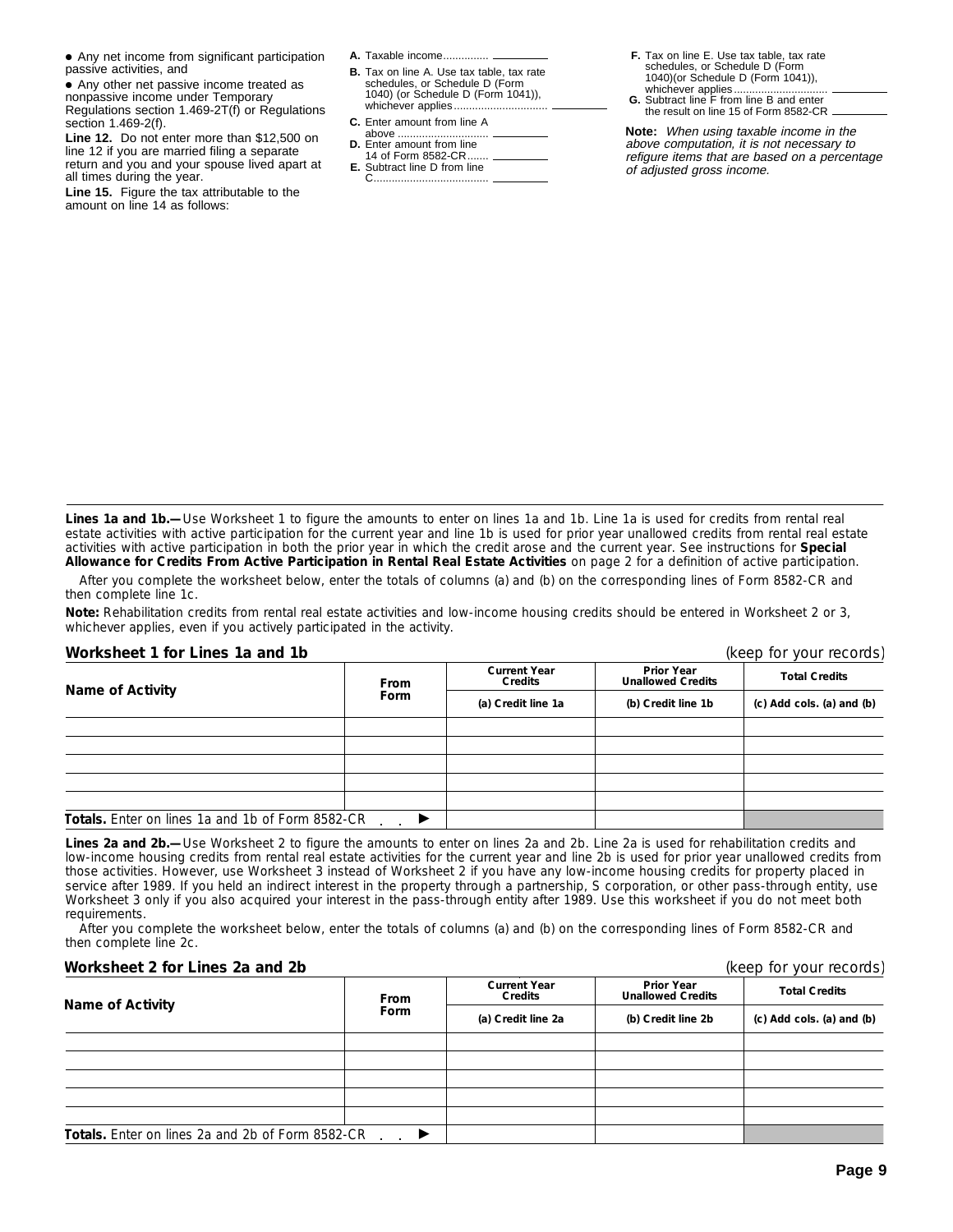**Lines 3a and 3b.—**Use Worksheet 3 to figure the amounts to enter on lines 3a and 3b for low-income housing credits for property placed in service after 1989. If you held an indirect interest in the property through a partnership, S corporation, or other pass-through entity, use Worksheet 3 only if you also acquired your interest in the pass-through entity after 1989. Line 3a is used for the current year credits and line 3b is used for prior year unallowed credits for those activities.

After you complete the worksheet below, enter the totals of columns (a) and (b) on the corresponding lines of Form 8582-CR and then complete line 3c.

#### **Worksheet 3 for Lines 3a and 3b**

| Name of Activity                                        | <b>From</b><br>Form | <b>Current Year</b><br>Credits | <b>Prior Year</b><br><b>Unallowed Credits</b> | <b>Total Credits</b>      |
|---------------------------------------------------------|---------------------|--------------------------------|-----------------------------------------------|---------------------------|
|                                                         |                     | (a) Credit line 3a             | (b) Credit line 3b                            | (c) Add cols. (a) and (b) |
|                                                         |                     |                                |                                               |                           |
|                                                         |                     |                                |                                               |                           |
|                                                         |                     |                                |                                               |                           |
|                                                         |                     |                                |                                               |                           |
|                                                         |                     |                                |                                               |                           |
| <b>Totals.</b> Enter on lines 3a and 3b of Form 8582-CR | ▸                   |                                |                                               |                           |

**Lines 4a and 4b.—**Use Worksheet 4 to figure the amounts to enter on lines 4a and 4b. Line 4a is used for credits from all other passive activities for the current year and line 4b is used for prior year unallowed credits from those activities.

After you complete the worksheet below, enter the totals of columns (a) and (b) on the corresponding lines of Form 8582-CR and then complete line 4c.

#### **Worksheet 4 for Lines 4a and 4b** (keep for your records)

| Name of Activity                                 | From<br>Form | <b>Current Year</b><br>Credits | <b>Prior Year</b><br><b>Unallowed Credits</b> | .<br><b>Total Credits</b> |
|--------------------------------------------------|--------------|--------------------------------|-----------------------------------------------|---------------------------|
|                                                  |              | (a) Credit line 4a             | (b) Credit line 4b                            | (c) Add cols. (a) and (b) |
|                                                  |              |                                |                                               |                           |
|                                                  |              |                                |                                               |                           |
|                                                  |              |                                |                                               |                           |
|                                                  |              |                                |                                               |                           |
|                                                  |              |                                |                                               |                           |
| Totals. Enter on lines 4a and 4b of Form 8582-CR |              |                                |                                               |                           |

## **Part III—Special Allowance for Rehabilitation Credits From Rental Real Estate Activities and Low-Income Housing Credits for Property Placed in Service Before 1990 (or From Pass-Through Interests Acquired Before 1990)**

**Note:** Married persons filing separate returns who lived together at any time during the year are not eligible to complete Part III.

Use Part III to figure the credit allowed if you have any rehabilitation credits or low-income housing credits for property placed in service before 1990. Also use this part if your low-income housing credit is from a partnership, S corporation, or other pass-through entity in which you acquired your interest before 1990, regardless of the date the property was placed in service.

**Line 21.** Married persons filing separate returns who lived apart at all times during the year should enter \$125,000 on line 21 instead of \$250,000.

Skip lines 21 through 26 if you completed Part II of this form and your modified adjusted gross income on line 10 in Part II was \$100,000 or less (\$50,000 or less if married filing separately and lived apart from your spouse for the entire year). If this was the case, enter the amount from line 15 on line 27.

**Line 24.** Do not enter more than \$12,500 on line 24 if you are married filing a separate return and lived apart from your spouse for the year.

**Line 27.** Figure the tax attributable to the amount on line 26 as follows:

- **A.** Taxable income.....................
- **B.** Tax on line A. Use tax table, tax rate schedules, or Schedule D (Form 1040) (or Schedule D (Form 1041)), whichever applies.................................. **A.** Taxable income.....................
- **C.** Enter amount from line A
- above .................................... **D.** Enter amount from line 26 of
- Form 8582-CR ...................... **E.** Subtract line D from line C ...
- **F.** Tax on line E. Use tax table, tax rate schedules, or Schedule D (Form 1040) (or Schedule D (Form 1041)),
- whichever applies... **G.** Subtract line F from line B and enter the result on line 27 of Form 8582-CR .......

**Note:** When using taxable income in the above computation, it is not necessary to refigure items that are based on a percentage of adjusted gross income.

## **Part IV—Special Allowance for Low-Income Housing Credits for Property Placed in Service After 1989**

Use Part IV to figure the credit allowed if you have any low-income housing credits for property placed in service after 1989. If you

held an indirect interest in the property through a partnership, S corporation, or other pass-through entity, use this part only if your interest in the pass-through entity was also acquired after 1989.

**Note:** Married persons filing separate returns who lived together at any time during the year are not eligible to complete Part IV.

**Line 35.** Figure the tax attributable to the remaining special allowance as follows:

- 
- **B.** Tax on line A. Use tax table, tax rate schedules, or Schedule D (Form 1040) (or Schedule D (Form 1041)), whichever applies.

**C.** Enter \$25,000 (\$12,500 if married filing separate return and you and your spouse lived

- apart at all times
- during the year). **D.** Enter amount from line 9 of Form
- 8582, if any....
- **E.** Subtract line D from line C ... **F.** Subtract line E from line A....
- **G.** Tax on line F. Use tax table, tax rate schedules, or Schedule D (Form 1040) (or Schedule D (Form 1041)), whichever applies....
- **H.** Subtract line G from line B... **I.** Add lines 16 and 30 of Form 8582-CR
- and enter the total ................................. **J.** Subtract line I from line H. Tax attributable to the remaining special allowance. Enter the result on line 35 of Form 8582-CR......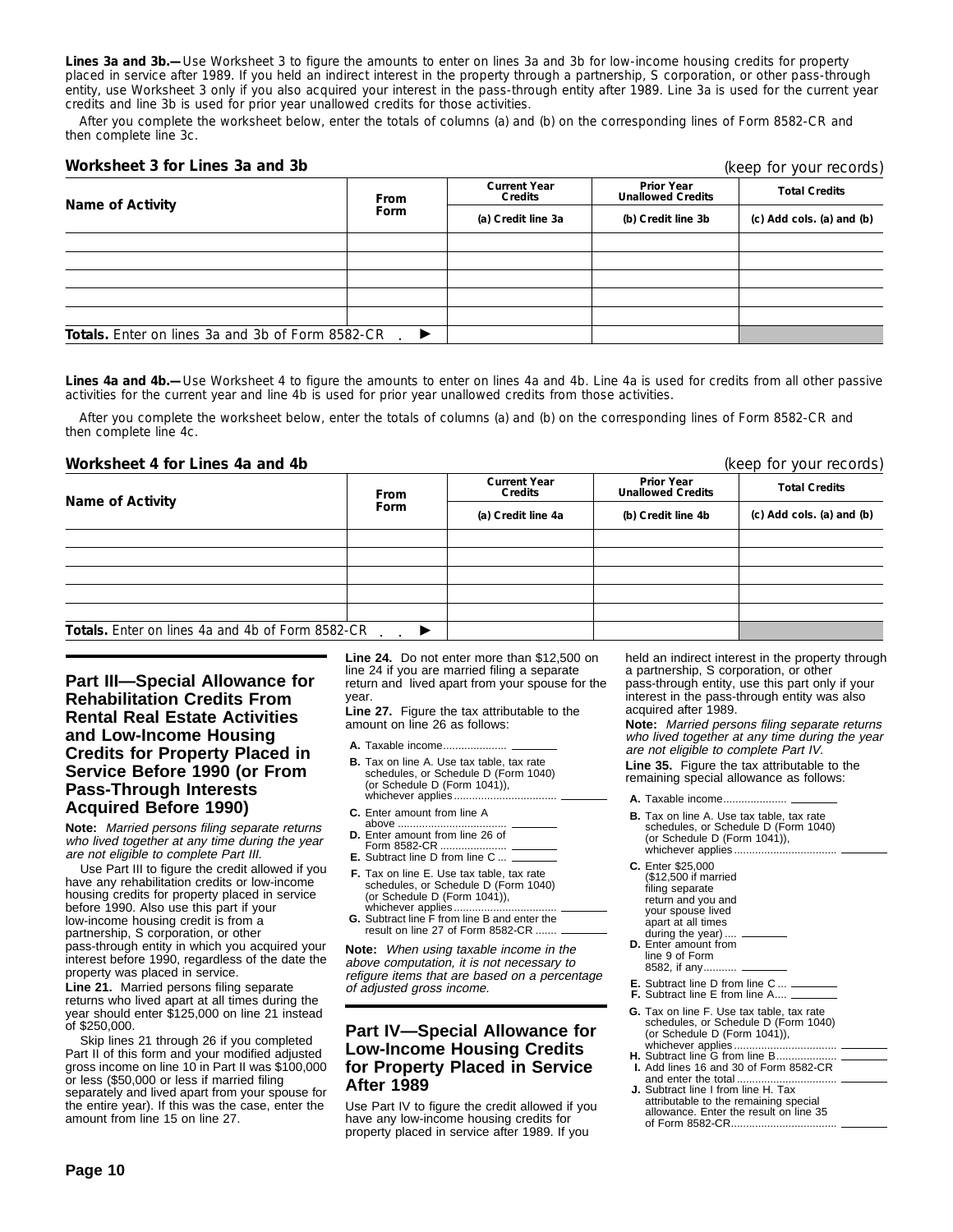**Note:** When using taxable income in the above computation, it is not necessary to refigure items that are based on a percentage of adjusted gross income.

## **Part V—Passive Activity Credit Allowed**

Use Part V to figure the PAC (as determined in Part I) that is allowed for 1998 for all passive activities.

**Line 37.** If you have only one type of credit, the amount on line 37 is the credit allowed for the year. Enter this amount on the form where it is normally reported. See **Reporting Allowed Credits on Your Tax Return** below. Your unallowed credit would be line 5 minus line 37.

Use Worksheets 5 through 9, whichever apply, on pages 11 and 12, to allocate the allowed and unallowed credits if you have credits from more than one activity. Also use the worksheets if you must allocate the credits because they are reported on different forms.

Keep a record of each unallowed credit and the activity to which it belongs so you can claim the credit if it becomes allowable in a future year.

#### **Reporting Allowed Credits on Your Tax Return**

**Form 3800.** Enter on line 5 of Form 3800 the total passive activity general business credit allowed.

**Form 8586.** If you are not required to file Form 3800, enter on line 7 of Form 8586 any allowed low-income housing credit.

**Form 8834.** Enter on line 12 of Form 8834 the passive activity qualified electric vehicle credit allowed.

**Form 8844.** Enter on line 7 of Form 8844 the passive activity empowerment zone employment credit allowed.

**Nonconventional Source Fuel Credit.** If you have an allowed passive activity credit for fuel produced from a nonconventional source, see section 29 for limitations and adjustments to the credit. Attach a separate schedule to your tax return showing how you figured the credit. If you have both passive and nonpassive credits, combine the credits before applying the limitations and adjustments. Report the credit on the line specified by the instructions for the tax return you file.

#### **Instructions for Worksheet 5**

Complete Worksheet 5 if you have an amount on line 1c of Form 8582-CR and you have credits from more than one activity.

**Column (a).—**Enter the credits from Worksheet 1, column (c), in column (a) of this worksheet.

**Column (b).—**Divide each of the credits shown in column (a) by the total of the credits in column (a) and enter the ratio for each of the activities in column (b). The total of all ratios should equal 1.00.

**Column (c).—**Multiply line 16 of Form 8582-CR by the ratios in column (b) and enter the result in column (c). If the total of this column is the same as the total of column (a), all of the credits for the activities in column (a) of this worksheet are allowed. Report them on the forms you normally report them on and complete Worksheet 6 if you have credits shown in Worksheet 2. Also complete Worksheet 7 or 8 if you have credits shown in Worksheet 3 or 4. If the total of column (a) is more than the total of column (c), complete column (d).

**Column (d).—**Subtract column (c) from column (a) and enter the result in this column. Also enter the name of each activity and the form the credit should be reported on in Worksheet 8 and enter the amount from column (d) of this worksheet in column (a) of Worksheet 8. Also complete Worksheet 6 or 7 if you have credits on line 2c or 3c of Form 8582-CR.

#### **Worksheet 5 for Credits on Line 1a or 1b** (keep for your records)

| <u>WUINSIIGGI JIUI CIGUIIS UII LIIIG TA UI TU</u>                                |                           |             |            | INCENTUL YUUL ICCULUS)   |                                               |
|----------------------------------------------------------------------------------|---------------------------|-------------|------------|--------------------------|-----------------------------------------------|
| Name of Activity                                                                 | Form To Be<br>Reported on | (a) Credits | (b) Ratios | (c) Special<br>Allowance | (d) Subtract<br>column (c) from<br>column (a) |
|                                                                                  |                           |             |            |                          |                                               |
|                                                                                  |                           |             |            |                          |                                               |
|                                                                                  |                           |             |            |                          |                                               |
|                                                                                  |                           |             |            |                          |                                               |
|                                                                                  |                           |             |            |                          |                                               |
| <b>Totals</b><br>the contract of the contract of the contract of the contract of |                           |             | 1.00       |                          |                                               |

#### **Instructions for Worksheet 6**

Complete Worksheet 6 if you have credits on line 2c of Form 8582-CR and you have credits from more than one activity.

**Column (a).—**Enter the credits from Worksheet 2, column (c), in column (a) of this worksheet.

**Column (b).—**Divide each of the individual credits shown in column (a) by the total of all the credits in column (a) and enter the ratios for each of the activities in column (b). The total of all the ratios should equal 1.00.

**Column (c).—**Multiply line 30 of Form 8582-CR by the ratios in column (b) and enter the result in column (c). If the total of this column is the same as the total of column (a), all the credits for the activities in column (a) of this worksheet are allowed. Report them on the forms you normally report them on and complete Worksheet 7 or 8 if you have credits shown in Worksheet 3 or 4 or amounts in column (d) of Worksheet 5. If the total of column (a) is more than the total of column (c), complete column (d).

**Column (d).—**Subtract column (c) from column (a) and enter the result in this column. Also enter the name of each activity and the form the credit should be reported on in Worksheet 8 and enter the amount from column (d) of this worksheet in column (a) of Worksheet 8.

| Worksheet 6 for Credits on Line 2a or 2b                                                         |                           |             |            | (keep for your records)  |                                               |
|--------------------------------------------------------------------------------------------------|---------------------------|-------------|------------|--------------------------|-----------------------------------------------|
| Name of Activity                                                                                 | Form To Be<br>Reported on | (a) Credits | (b) Ratios | (c) Special<br>Allowance | (d) Subtract<br>column (c) from<br>column (a) |
|                                                                                                  |                           |             |            |                          |                                               |
|                                                                                                  |                           |             |            |                          |                                               |
|                                                                                                  |                           |             |            |                          |                                               |
|                                                                                                  |                           |             |            |                          |                                               |
|                                                                                                  |                           |             |            |                          |                                               |
| <b>Totals</b><br>the contract of the contract of the contract of the contract of the contract of |                           |             | 1.00       |                          |                                               |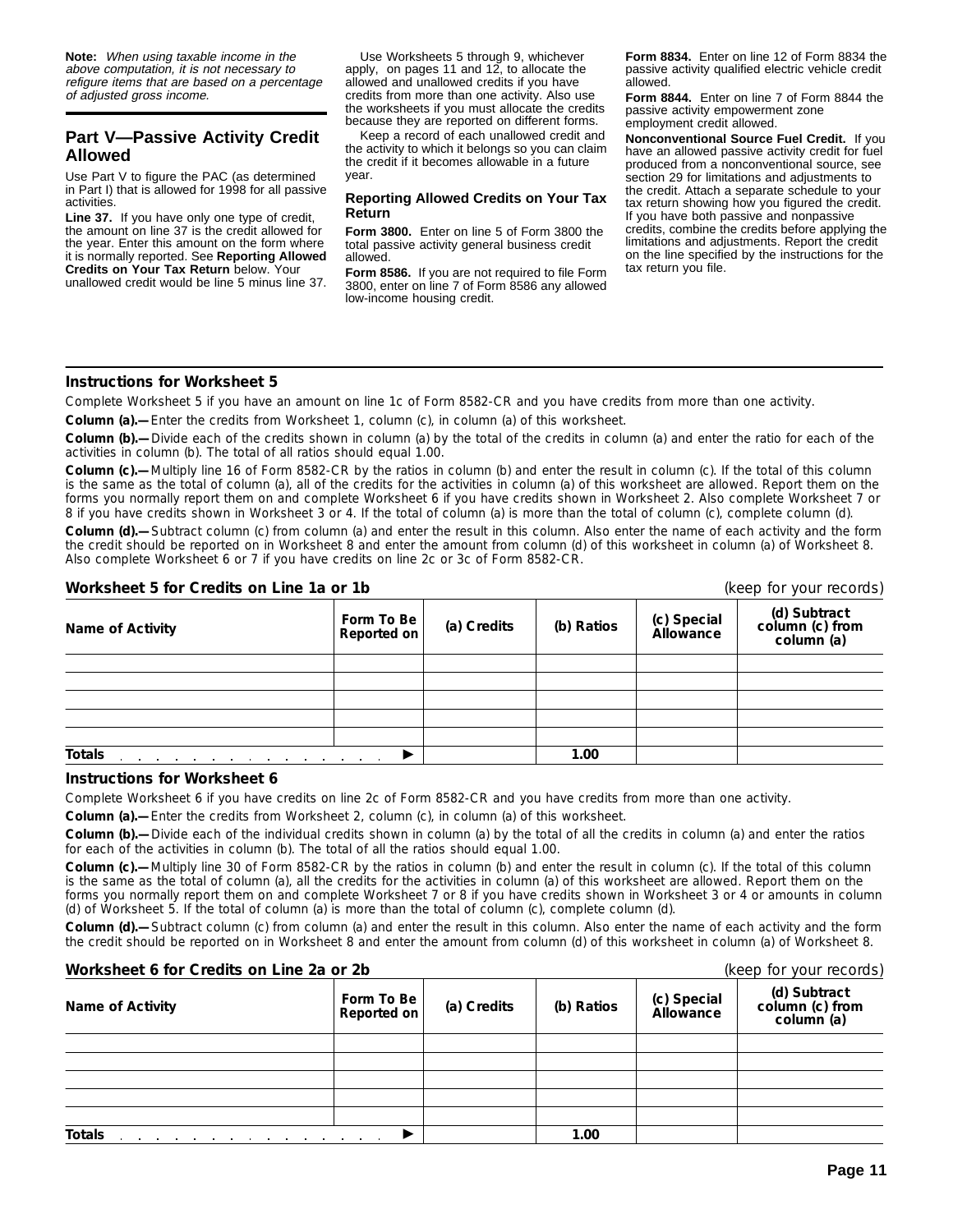### **Instructions for Worksheet 7**

Complete Worksheet 7 if you have credits on line 3c of Form 8582-CR and you have credits from more than one activity.

**Column (a).—**Enter the credits from Worksheet 3, column (c), in column (a) of this worksheet.

**Column (b).—**Divide each of the individual credits shown in column (a) by the total of all the credits in column (a) and enter the ratios for each of the activities in column (b). The total of all the ratios should equal 1.00.

**Column (c).—**Multiply line 36 of Form 8582-CR by the ratios in column (b) and enter the result in column (c). If the total of this column is the same as the total of column (a), all the credits for the activities in column (a) of this worksheet are allowed. Report them on the forms you normally report them on and complete Worksheet 8 if you have credits shown in Worksheet 4 or amounts in column (d) of Worksheet 5 or 6. If the total of column (a) is more than the total of column (c), complete column (d).

**Column (d).—**Subtract column (c) from column (a) and enter the result in this column. Also enter the name of each activity and the form the credit should be reported on in Worksheet 8 and enter the amount from column (d) of this worksheet in column (a) of Worksheet 8.

## **Worksheet 7 for Credits on Line 3a or 3b** (keep for your records)

| Name of Activity                                  | Form To Be<br>Reported on | (a) Credits | (b) Ratios | (c) Special<br>Allowance | (d) Subtract<br>column (c) from<br>column (a) |
|---------------------------------------------------|---------------------------|-------------|------------|--------------------------|-----------------------------------------------|
|                                                   |                           |             |            |                          |                                               |
|                                                   |                           |             |            |                          |                                               |
|                                                   |                           |             |            |                          |                                               |
|                                                   |                           |             |            |                          |                                               |
|                                                   |                           |             |            |                          |                                               |
| <b>Totals</b><br>and the company's company's com- |                           |             | 1.00       |                          |                                               |

### **Instructions for Worksheet 8**

Complete Worksheet 8 if you have credits on line 4c of Form 8582-CR from more than one activity or reported on different forms, or you have amounts in column (d) of Worksheets 5, 6, or 7.

**Column (a).—**Enter the amounts, if any, from column (c) of Worksheet 4 and column (d) of Worksheets 5, 6, and 7.

**Column (b).—**Divide each of the credits in column (a) by the total of all the credits in column (a). The total of all the ratios should equal 1.00.

**Column (c).—**Complete the following computation:

- **A.** Enter line 5 of Form 8582-CR
- **B.** Enter line 37 of Form 8582-CR
- **C.** Subtract line B from line A

Multiply line C by the ratios in column (b) and enter the results in column (c). Complete Worksheet 9 to determine the credits allowed for 1998.

#### **Worksheet 8—Allocation of Unallowed Credits** (*keep for your records*)

|                                                    |                           |             |            | $\mathbf{v}$ . The set of $\mathbf{v}$ is the set of $\mathbf{v}$ |
|----------------------------------------------------|---------------------------|-------------|------------|-------------------------------------------------------------------|
| Name of Activity                                   | Form To Be<br>Reported on | (a) Credits | (b) Ratios | (c) Unallowed Credits                                             |
|                                                    |                           |             |            |                                                                   |
|                                                    |                           |             |            |                                                                   |
|                                                    |                           |             |            |                                                                   |
|                                                    |                           |             |            |                                                                   |
|                                                    |                           |             |            |                                                                   |
| Totals<br>the contract of the contract of the con- |                           |             | 1.00       |                                                                   |

#### **Instructions for Worksheet 9**

**Column (a).—**Enter all the activities shown in Worksheet 8. The credits entered in column (a) of this worksheet should be the credits shown in column (c) of Worksheets 1, 2, 3, and 4 for the activities listed in Worksheet 8.

**Column (b).—**Enter the amounts from column (c) of Worksheet 8 in this column. These are your **unallowed credits for 1998.**

**Column (c).—**Subtract column (b) from column (a). These are the **credits allowed for 1998.** The amounts in this column should be reported on the forms you normally use to report the credits. See **Reporting Allowed Credits on Your Tax Return** on page 11.

## **Worksheet 9—Allowed Credits** (keep for your records)

|                  |                           |             |                       | $\mu$               |
|------------------|---------------------------|-------------|-----------------------|---------------------|
| Name of Activity | Form To Be<br>Reported on | (a) Credits | (b) Unallowed Credits | (c) Allowed Credits |
|                  |                           |             |                       |                     |
|                  |                           |             |                       |                     |
|                  |                           |             |                       |                     |
|                  |                           |             |                       |                     |
|                  |                           |             |                       |                     |
| <b>Totals</b>    |                           |             |                       |                     |